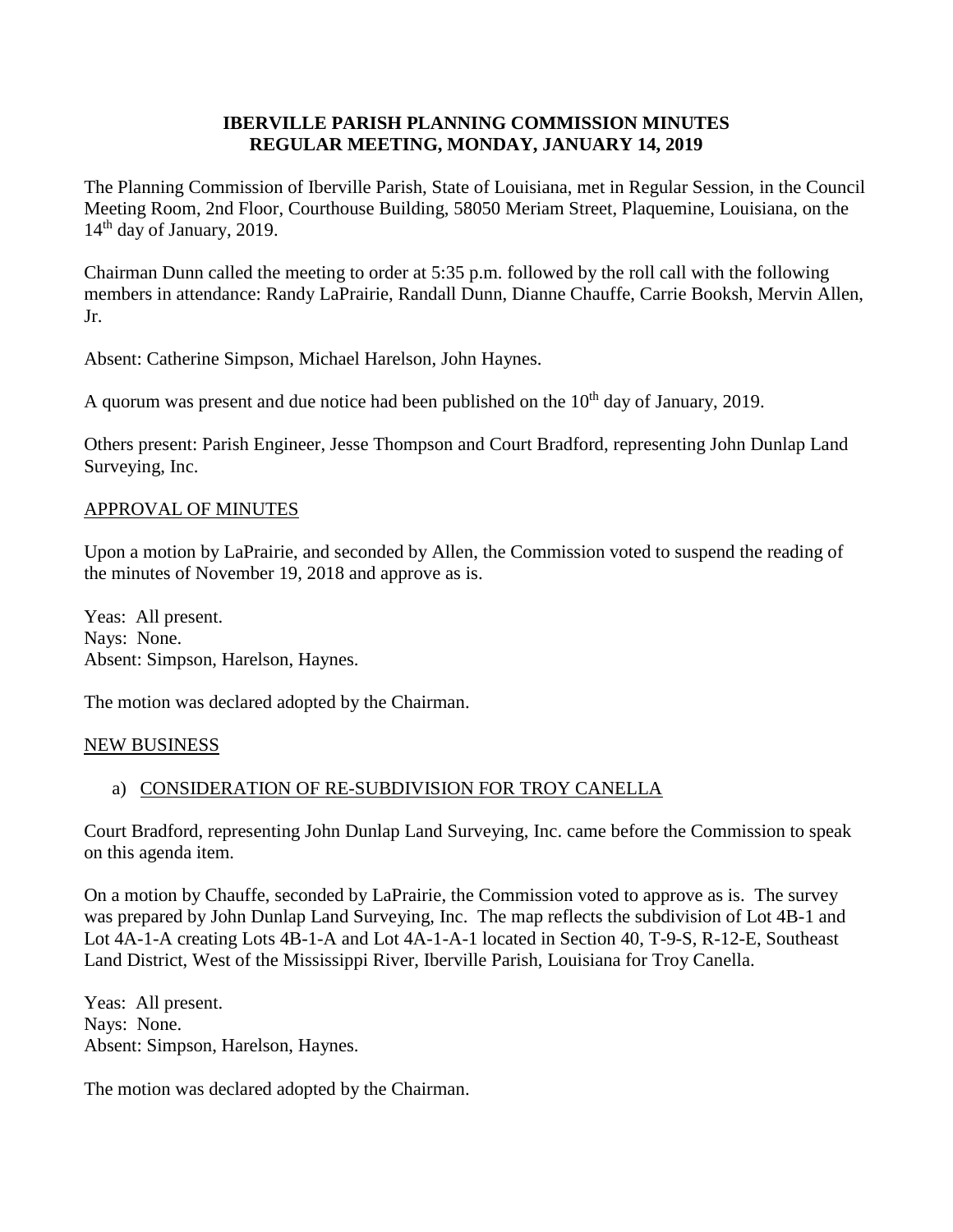### b) CONSIDERATION OF RE-SUBDIVISION FOR THERESA ANN H. DOZIER

No one was present to represent this agenda item.

On a motion by Booksh, seconded by Allen, the Commission voted to table this agenda item until the Parish Engineer speaks to the Surveyor.

Yeas: All present. Nays: None. Absent: Simpson, Harelson, Haynes.

The motion was declared adopted by the Chairman.

## c) CONSIDERATION OF RE-SUBDIVISION FOR THE FARM AT ISTROUMA VILLAGE PHASES I AND II – JOHN HAYNES

Court Bradford, representing John Dunlap Land Surveying, Inc. came before the Commission to speak on this agenda item.

On a motion by Dunn, seconded by LaPrairie, the Commission voted to table this agenda item until the next meeting.

Yeas: All present. Nays: None. Absent: Simpson, Harelson, Haynes.

The motion was declared adopted by the Chairman.

### OLD BUSINESS

None.

### ADDENDUM

None.

### **DISCUSSIONS**

None.

### ADJOURNMENT

There being no further business, it was moved by Chauffe, and seconded by LaPrairie, to adjourn at 5:53 p.m.